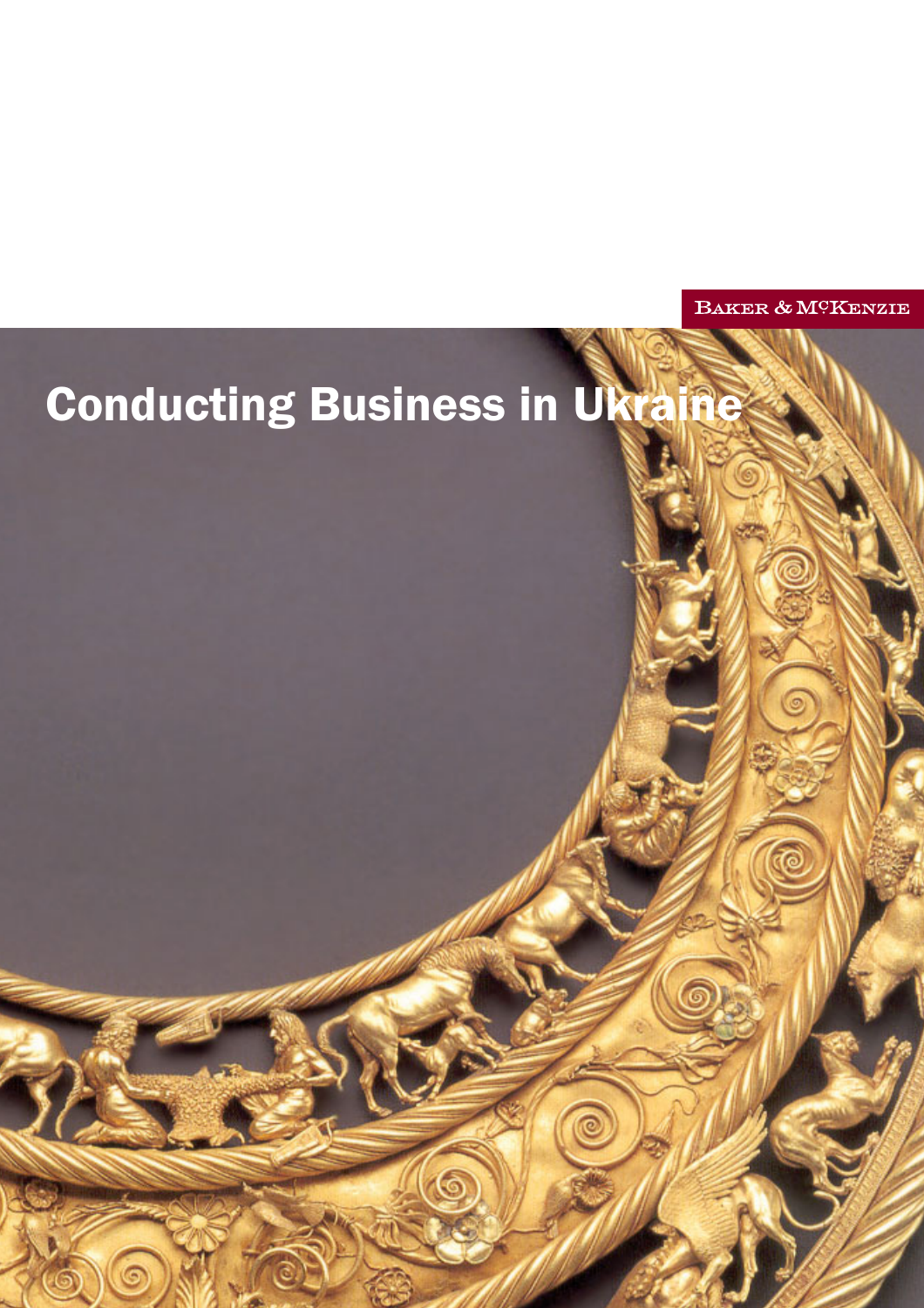*All of the information included in this document is for informational purposes only, and may not reflect the most current legal developments, judgments, or settlements. This information is not offered as legal or any other advice on any particular matter. The Firm and the contributing authors expressly disclaim all liability to any person in respect of anything, and in respect of the consequences of anything, done or omitted to be done wholly or partly in reliance upon the whole or any part of the contents of Baker & McKenzie's ìConducting Business in Ukraineî brochure. No client or other reader should act or refrain from acting on the basis of any matter contained in Baker & McKenzie's ìConducting Business in Ukraineî brochure without seeking appropriate legal or other professional advice on the particular facts and circumstances at issue.* 

©2004 Baker & McKenzie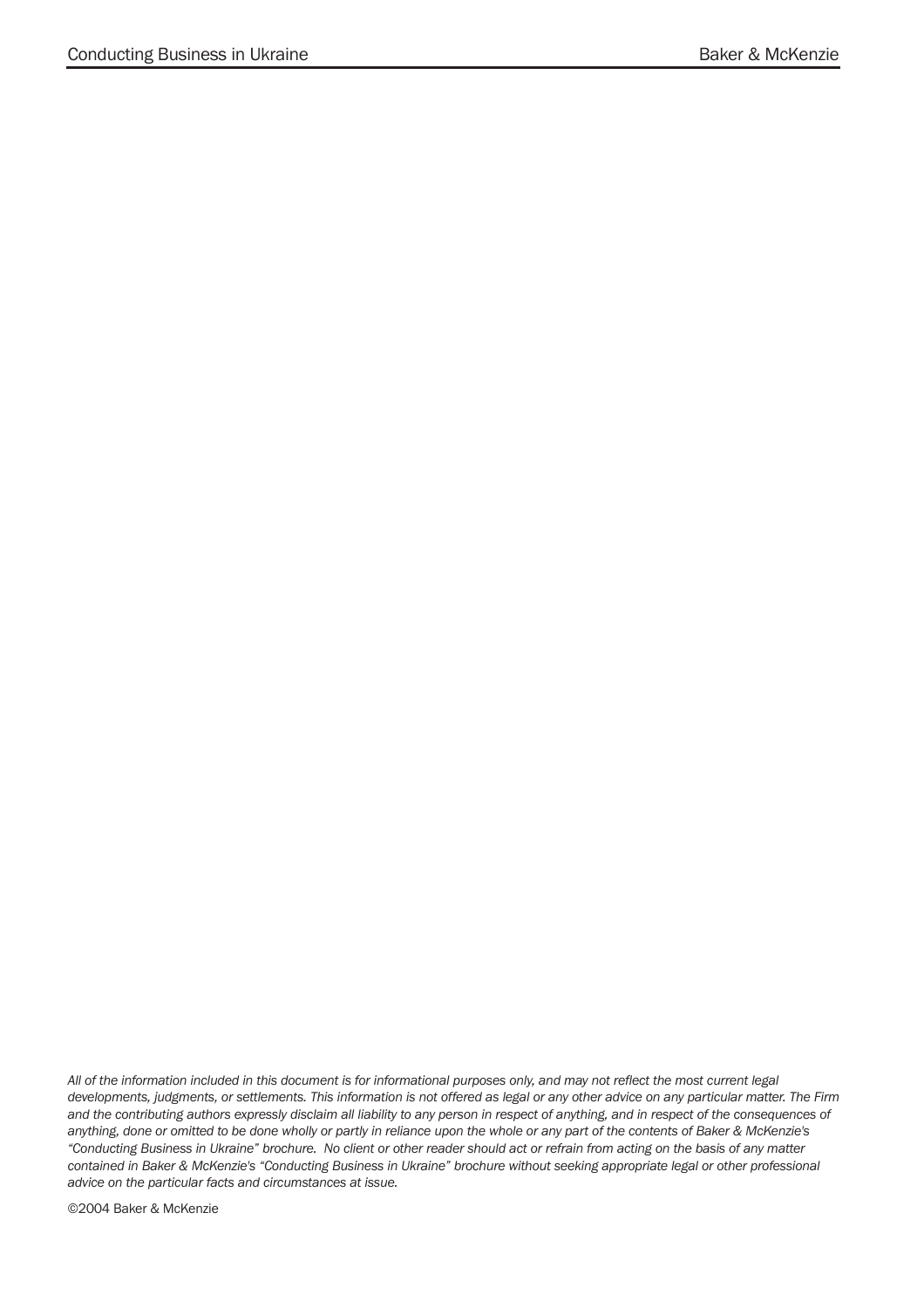# **TABLE OF CONTENTS**

| $\mathbf{1}$ . |      |                                                    |  |
|----------------|------|----------------------------------------------------|--|
|                | 1.1  |                                                    |  |
|                | 1.2  |                                                    |  |
|                | 1.3  |                                                    |  |
|                | 1.4  |                                                    |  |
|                | 1.5  |                                                    |  |
|                | 1.6  |                                                    |  |
| 2.             |      |                                                    |  |
|                | 2.1  |                                                    |  |
|                | 2.2  |                                                    |  |
|                | 2.3  |                                                    |  |
|                | 2.4  |                                                    |  |
|                | 2.5  |                                                    |  |
|                | 2.6  |                                                    |  |
| 3.             |      |                                                    |  |
|                | 3.1  |                                                    |  |
|                |      |                                                    |  |
|                |      |                                                    |  |
|                |      |                                                    |  |
|                | 3.2  |                                                    |  |
|                | 3.3  |                                                    |  |
| 4.             |      |                                                    |  |
|                | 4.1  |                                                    |  |
|                | 4.2  |                                                    |  |
|                | 4.3  |                                                    |  |
|                | 4.4  |                                                    |  |
|                | 4.5  |                                                    |  |
|                | 4.6  |                                                    |  |
|                | 4.7  |                                                    |  |
|                |      |                                                    |  |
|                |      |                                                    |  |
|                |      |                                                    |  |
|                |      |                                                    |  |
|                |      |                                                    |  |
|                | 4.8  |                                                    |  |
|                | 4.9  |                                                    |  |
|                | 4.10 |                                                    |  |
| 5.             |      |                                                    |  |
|                | 5.1  |                                                    |  |
|                | 5.2  |                                                    |  |
|                | 5.3  |                                                    |  |
|                | 5.4  | Transfer Abroad of Foreign Currency from Ukraine26 |  |
|                | 5.5  |                                                    |  |
|                | 5.6  | Settlements Under Export and Import Contracts 27   |  |
|                | 5.7  |                                                    |  |
|                | 5.8  | Mandatory Sale of Foreign Currency Proceeds27      |  |
|                | 5.9  |                                                    |  |
|                | 5.10 | Payments for Services Rendered by Non-Residents28  |  |
|                |      |                                                    |  |
| 6.             |      |                                                    |  |
|                | 6.1  |                                                    |  |
|                |      |                                                    |  |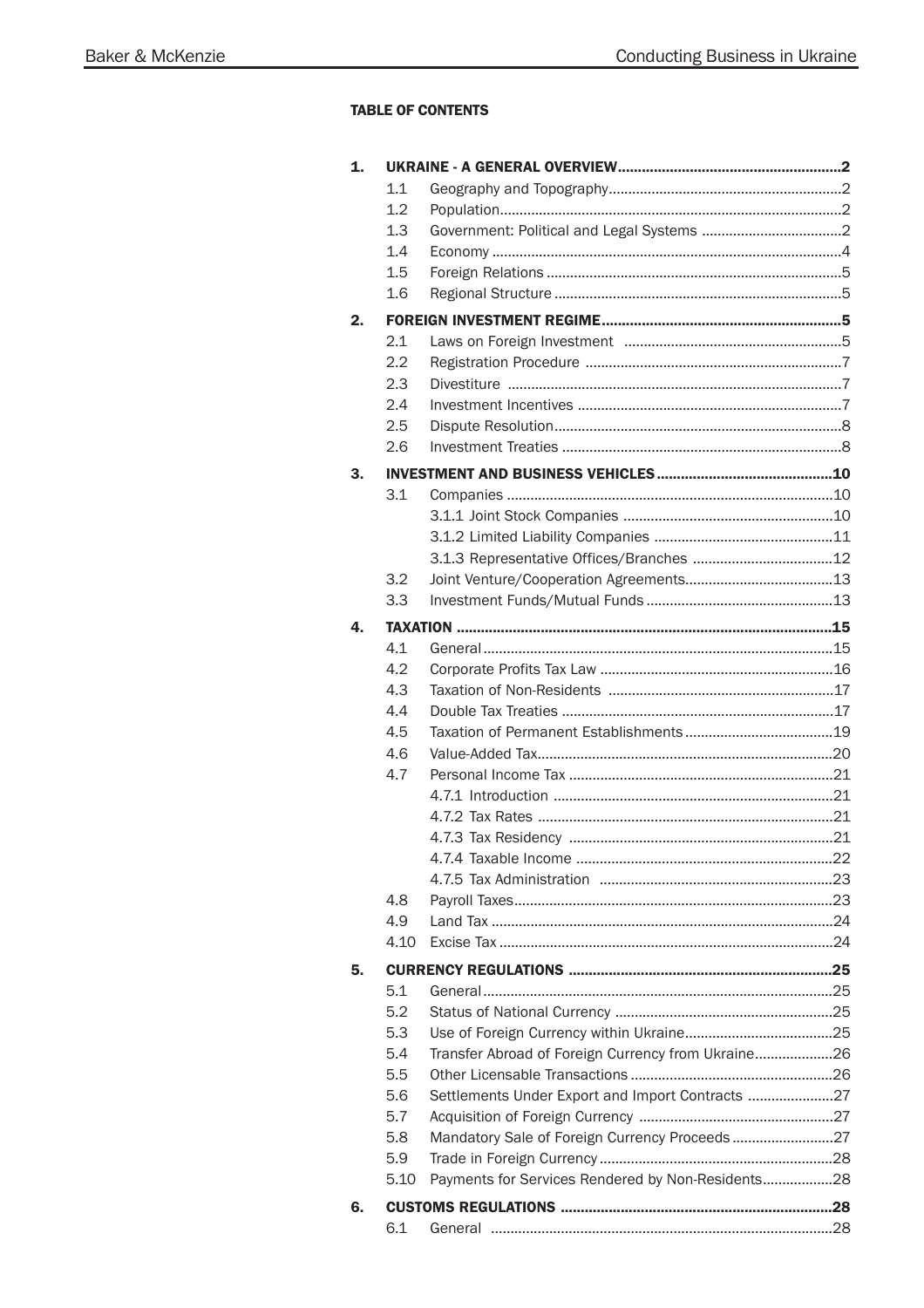|     | 6.2          |                                                    |  |
|-----|--------------|----------------------------------------------------|--|
|     | 6.3          |                                                    |  |
|     | 6.4          |                                                    |  |
|     | 6.5          |                                                    |  |
|     | 6.6          |                                                    |  |
| 7.  |              |                                                    |  |
|     | 7.1          |                                                    |  |
|     | 7.2          |                                                    |  |
|     | 7.3          |                                                    |  |
|     | 7.4          |                                                    |  |
|     |              |                                                    |  |
|     |              |                                                    |  |
| 8.  |              |                                                    |  |
|     | 8.1          |                                                    |  |
|     | 8.2          |                                                    |  |
|     | 8.3          |                                                    |  |
|     | 8.4          |                                                    |  |
|     | 8.5          |                                                    |  |
|     | 8.6          |                                                    |  |
|     | 8.7          |                                                    |  |
| 9.  |              |                                                    |  |
|     | 9.1          |                                                    |  |
|     | 9.2          | Transactions Subject to Prior AMC Approval 39      |  |
|     | 9.3          |                                                    |  |
|     | 9.4          |                                                    |  |
|     | 9.5          |                                                    |  |
|     |              |                                                    |  |
|     |              |                                                    |  |
| 10. |              |                                                    |  |
|     | 10.1         |                                                    |  |
|     | 10.2         |                                                    |  |
|     | 10.3         |                                                    |  |
|     | 10.4<br>10.5 |                                                    |  |
|     |              |                                                    |  |
| 11. |              |                                                    |  |
|     | 11.1         |                                                    |  |
|     | 11.2         |                                                    |  |
|     | 11.3         | State Commission on Securities and Stock Market 44 |  |
|     | 11.4         |                                                    |  |
|     | 11.5         |                                                    |  |
|     | 11.6         |                                                    |  |
|     | 11.7         |                                                    |  |
|     | 11.8         |                                                    |  |
| 12. |              |                                                    |  |
|     | 12.1         |                                                    |  |
|     | 12.2         |                                                    |  |
|     | 12.3         |                                                    |  |
|     | 12.4         |                                                    |  |
|     | 12.5         |                                                    |  |
|     | 12.6         |                                                    |  |
|     | 12.7         |                                                    |  |
|     | 12.8         |                                                    |  |
|     | 12.9         |                                                    |  |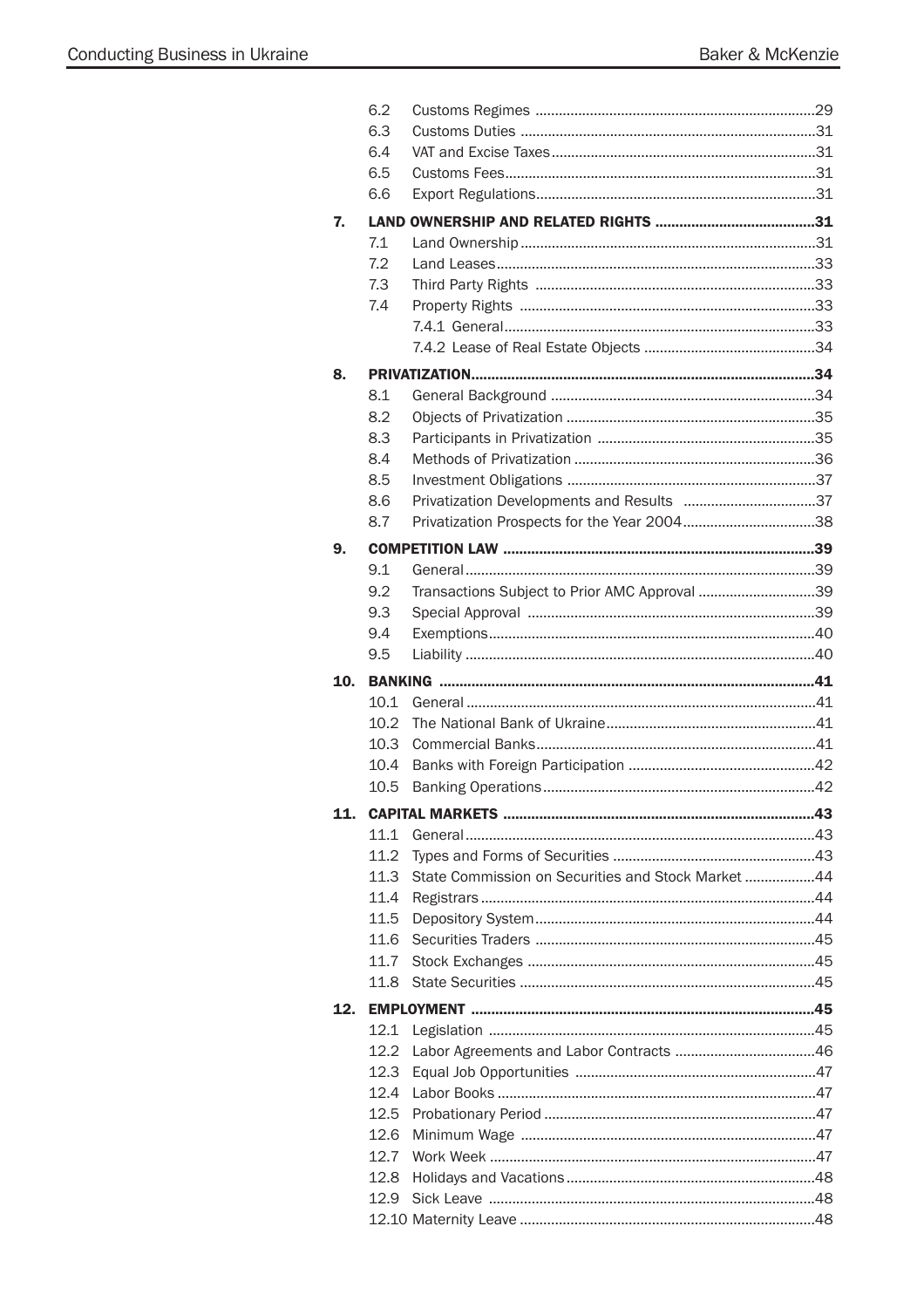|     | 12.11 Termination of Employment and Job Protection 48 |                                                           |  |  |  |
|-----|-------------------------------------------------------|-----------------------------------------------------------|--|--|--|
|     |                                                       |                                                           |  |  |  |
|     |                                                       |                                                           |  |  |  |
|     |                                                       |                                                           |  |  |  |
| 13. |                                                       |                                                           |  |  |  |
|     | 13.1                                                  |                                                           |  |  |  |
|     | 13.2                                                  |                                                           |  |  |  |
|     | 13.3                                                  |                                                           |  |  |  |
|     | 13.4                                                  |                                                           |  |  |  |
|     | 13.5                                                  |                                                           |  |  |  |
|     | 13.6                                                  |                                                           |  |  |  |
|     | 13.7                                                  | Patent Protection of Inventions and Utility Models53      |  |  |  |
|     | 13.8                                                  | Novelties on Trademark Rights in Ukrainian Legislation 54 |  |  |  |
|     | 13.9                                                  | Novelties on Copyright and Neighboring Rights in          |  |  |  |
|     |                                                       |                                                           |  |  |  |
|     |                                                       | 13.9.1 The Principal Changes to the Law of Ukraine        |  |  |  |
|     |                                                       | "On Copyright and Neighboring Rights" 57                  |  |  |  |
|     |                                                       |                                                           |  |  |  |
| 14. |                                                       |                                                           |  |  |  |
|     | 14.1                                                  |                                                           |  |  |  |
|     | 14.2                                                  |                                                           |  |  |  |
|     | 14.3                                                  |                                                           |  |  |  |
|     | 14.4                                                  |                                                           |  |  |  |
|     | 14.5                                                  |                                                           |  |  |  |
|     | 14.6                                                  |                                                           |  |  |  |
| 15. |                                                       |                                                           |  |  |  |
|     |                                                       |                                                           |  |  |  |
|     |                                                       | <b>ELECTRONIC COMMERCE AND INFORMATION</b>                |  |  |  |
|     |                                                       |                                                           |  |  |  |
|     | 15.1                                                  |                                                           |  |  |  |
|     |                                                       |                                                           |  |  |  |
|     | 15.2                                                  |                                                           |  |  |  |
|     |                                                       |                                                           |  |  |  |
|     |                                                       | 15.2.2 Administration of the Ukrainian                    |  |  |  |
|     |                                                       |                                                           |  |  |  |
|     |                                                       | Court of Arbitration for Internet-Related<br>15.2.3       |  |  |  |
|     |                                                       |                                                           |  |  |  |
|     | 15.3                                                  |                                                           |  |  |  |
|     |                                                       |                                                           |  |  |  |
|     |                                                       |                                                           |  |  |  |
|     |                                                       | 15.3.3 Protection of Rights in Layouts of Integrated      |  |  |  |
|     |                                                       |                                                           |  |  |  |
|     |                                                       | 15.3.4 Protection of Information in Automated             |  |  |  |
|     |                                                       |                                                           |  |  |  |
|     |                                                       |                                                           |  |  |  |
|     |                                                       |                                                           |  |  |  |
|     |                                                       |                                                           |  |  |  |
|     | 15.4                                                  | Licensing Requirements in the Area of Information         |  |  |  |
|     |                                                       |                                                           |  |  |  |
| 16. |                                                       |                                                           |  |  |  |
|     |                                                       | 16.1 Dual-Purpose Goods and Technologies; Technology      |  |  |  |
|     |                                                       |                                                           |  |  |  |
|     |                                                       |                                                           |  |  |  |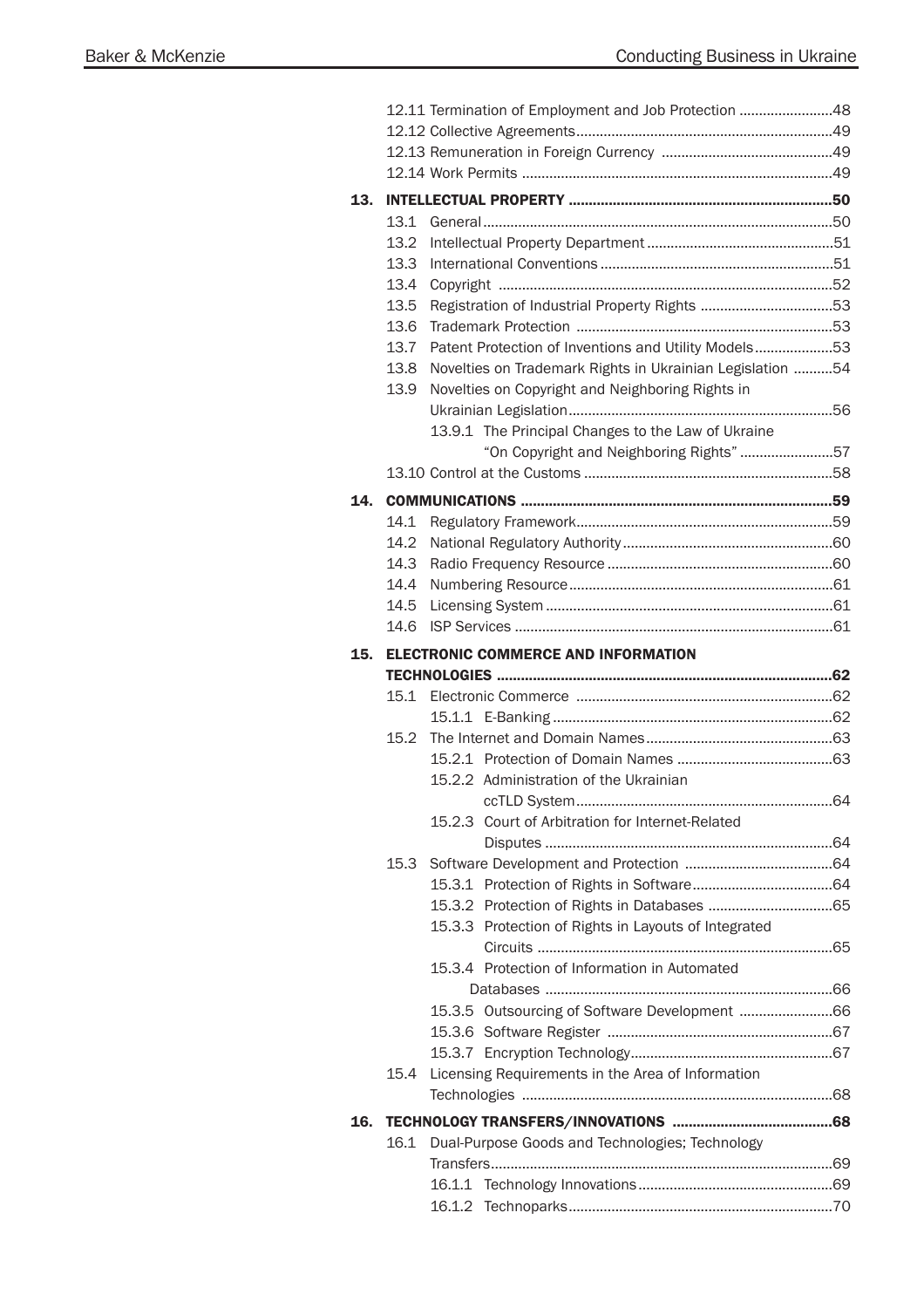|     | 16.2 | Tax and Customs Privileges for Technology                   |  |  |  |
|-----|------|-------------------------------------------------------------|--|--|--|
|     |      |                                                             |  |  |  |
|     |      | 16.2.1 Tax, Customs, and Currency Privileges                |  |  |  |
|     |      |                                                             |  |  |  |
| 17. |      |                                                             |  |  |  |
|     | 17.1 |                                                             |  |  |  |
|     |      | 17.1.1                                                      |  |  |  |
|     |      | 17.1.2                                                      |  |  |  |
|     |      |                                                             |  |  |  |
|     |      |                                                             |  |  |  |
|     |      | 17.1.5                                                      |  |  |  |
|     | 17.2 |                                                             |  |  |  |
|     |      | 17.2.1                                                      |  |  |  |
|     |      | 17.2.2                                                      |  |  |  |
|     |      | 17.2.3<br>Registration (Marketing Authorization) of         |  |  |  |
|     |      |                                                             |  |  |  |
|     |      | 17.2.4                                                      |  |  |  |
|     |      | 17.2.5                                                      |  |  |  |
|     |      | 17.2.6                                                      |  |  |  |
|     |      | 17.2.7                                                      |  |  |  |
|     |      | 17.2.8                                                      |  |  |  |
|     |      | 17.2.9                                                      |  |  |  |
|     |      |                                                             |  |  |  |
|     |      | 17.2.11 Import and Export of Medicinal Products 78          |  |  |  |
|     |      |                                                             |  |  |  |
|     |      |                                                             |  |  |  |
|     |      |                                                             |  |  |  |
|     |      | 17.2.15 State Regulation of Prices on Medicinal Products 79 |  |  |  |
|     |      |                                                             |  |  |  |
| 18. |      | <b>NATURAL RESOURCES, MINING, AND OIL &amp;</b>             |  |  |  |
|     |      |                                                             |  |  |  |
|     | 18.1 |                                                             |  |  |  |
|     |      |                                                             |  |  |  |
|     | 18.3 |                                                             |  |  |  |
|     | 18.4 |                                                             |  |  |  |
|     | 18.5 |                                                             |  |  |  |
| 19. |      |                                                             |  |  |  |
|     | 19.1 |                                                             |  |  |  |
|     | 19.2 |                                                             |  |  |  |
|     | 19.3 |                                                             |  |  |  |
|     | 19.4 |                                                             |  |  |  |
|     | 19.5 |                                                             |  |  |  |
| 20. |      |                                                             |  |  |  |
|     | 20.1 |                                                             |  |  |  |
|     | 20.2 | Liability for Damage Caused by Defective                    |  |  |  |
|     |      |                                                             |  |  |  |
|     | 20.3 |                                                             |  |  |  |
|     | 20.4 |                                                             |  |  |  |
|     |      |                                                             |  |  |  |
|     |      | 20.4.2 State Registration of Food Products 89               |  |  |  |
|     |      |                                                             |  |  |  |
|     |      | 20.4.4 Hazard Analysis and Critical Control                 |  |  |  |
|     |      |                                                             |  |  |  |
|     |      |                                                             |  |  |  |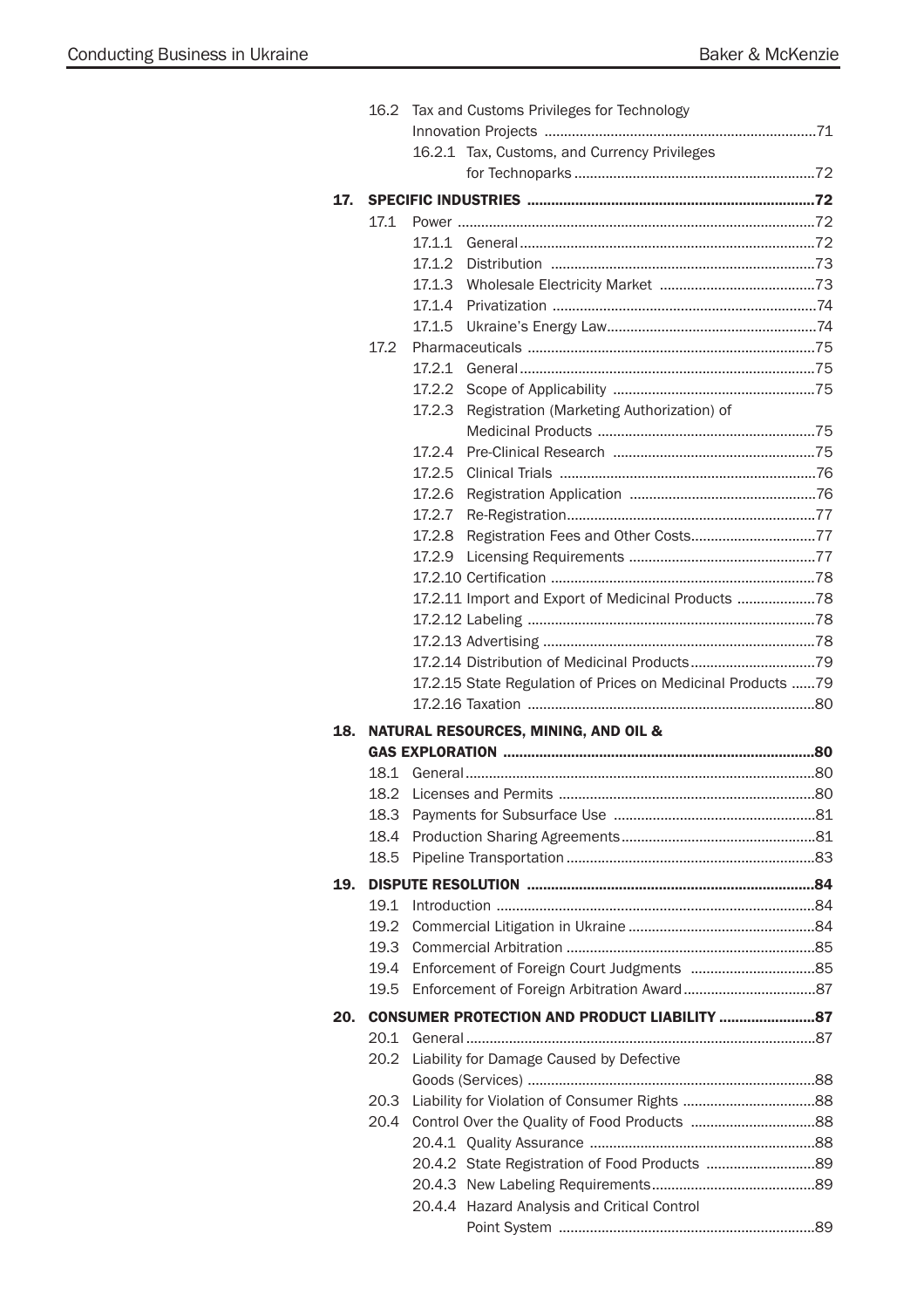# **WORLDWIDE**

## Europe and Middle East

| Almaty                        | <b>Budapest</b> |
|-------------------------------|-----------------|
| Amsterdam                     | Cairo           |
| Antwerp                       | Dusseldorf      |
| Bahrain                       | Frankfurt       |
| Baku                          | Geneva          |
| Barcelona                     | Kviv            |
| Berlin                        | London          |
| Bologna                       | Madrid          |
| <b>Brussels</b>               | Milan           |
| Brussels, European Law Centre | Moscow          |

## Asia Pacific

- Bangkok Beijing Hanoi Ho Chi Minh City Hong Kong
- Latin America
- Bogota **Brasilia** Buenos Aires Caracas Chihuahua

## North America

Calgary Chicago Dallas Houston Miami NewYork Palo Alto San Diego

Jakarta Kuala Lumpur Manila Melbourne Shanghai

Guadalajara Juarez Mexico City **Monterrey** Porto Alegre

## **CIS**

Almaty (Contact: Curtis Masters) Samal Towers, Samal 2, 97 Zholdasbekov Street Almaty, Kazakhstan 480099 Tel: +7 3272 509 945, Fax: +7 3272 584 000 almaty.info@bakernet.com

**Baku** (Contact: Daniel Matthews) The Landmark Building, 96 Nizami Street Baku, Azerbaijan AZ1000 Tel: +99 412 497 1801, Fax: +99 412 497 1805 baku.info@bakernet.com

Kyiv (Contact: James T. Hitch, III) Millennium Business Centre, 5th FI. 12a Volodymyrska Street Kyiv, Ukraine 01025 Tel :+380 44 490 7070, Fax: +380 44 490 6787 kyiv\_info@bakernet.com

Moscow (Contact : Paul Melling) Sadovaya Plaza, 11th Fl. 7 Dolgorukovskaya Street Moscow, Russia 127006, Tel: +7 095 787 2700, Fax: +7 095 787 2701 moscow.office@bakernet.com

St. Petersburg (Contact: Maxim Kalinin) 57 Bolshaya Morskaya Street St . Petersburg, Russia 190000 Tel:+7 812 303 9000, +7 812 325 8308, Fax: +7 812 325 6013 spb.office@bakernet.com

Munich Paris Prague Riyadh Rome St .Petersburg Stockholm Vienna Warsaw Zurich

Singapore Sydney Taipei Tokyo

Rio de Janeiro Santiago Sao Paulo Tijuana Valencia

San Francisco Toronto Washington, D.C .